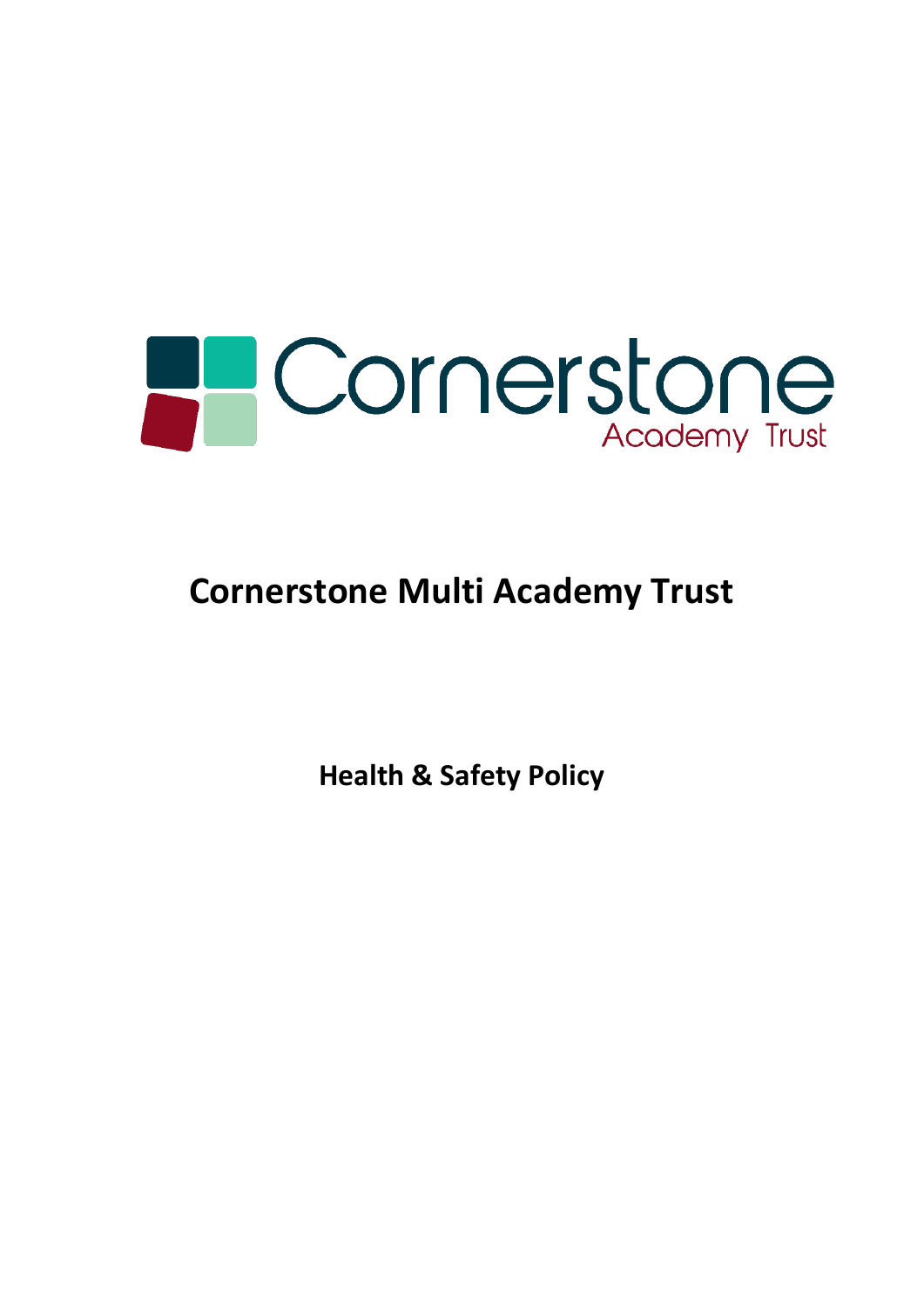

#### **HEALTH AND SAFETY POLICY**

#### **SECTION 1: STATEMENT OF INTENT**

The Trustees of Cornerstone Academy Trust will strive to achieve the highest standards of health, safety and welfare consistent with their responsibilities under the Health and Safety at Work etc Act 1974 and other statutory and common law duties.

This statement sets out how these duties will be conducted and includes a description of the Trust's organisation and arrangements for dealing with different areas of risk.

Section 2 will establish specific responsibilities at all levels of the Trust's organisation.

Section 3 will outline the specific arrangements put in place to manage these areas of risk and hence to meet the Trust's obligations under the law.

This policy will be brought to the attention of all members of staff at induction, via Teams, and with the option of a hard copy upon request.

This policy statement and the accompanying organisation and arrangements will be reviewed every two years.

| Chair of the Trustees |  |
|-----------------------|--|

.......................................................................... .....................................................

.......................................................................... ..................................................... CEO DATE DE LA CONSTRUCTION DE LA CONSTRUCTION DE LA CONSTRUCTION DE LA CONSTRUCTION DE LA CONSTRUCTION DE LA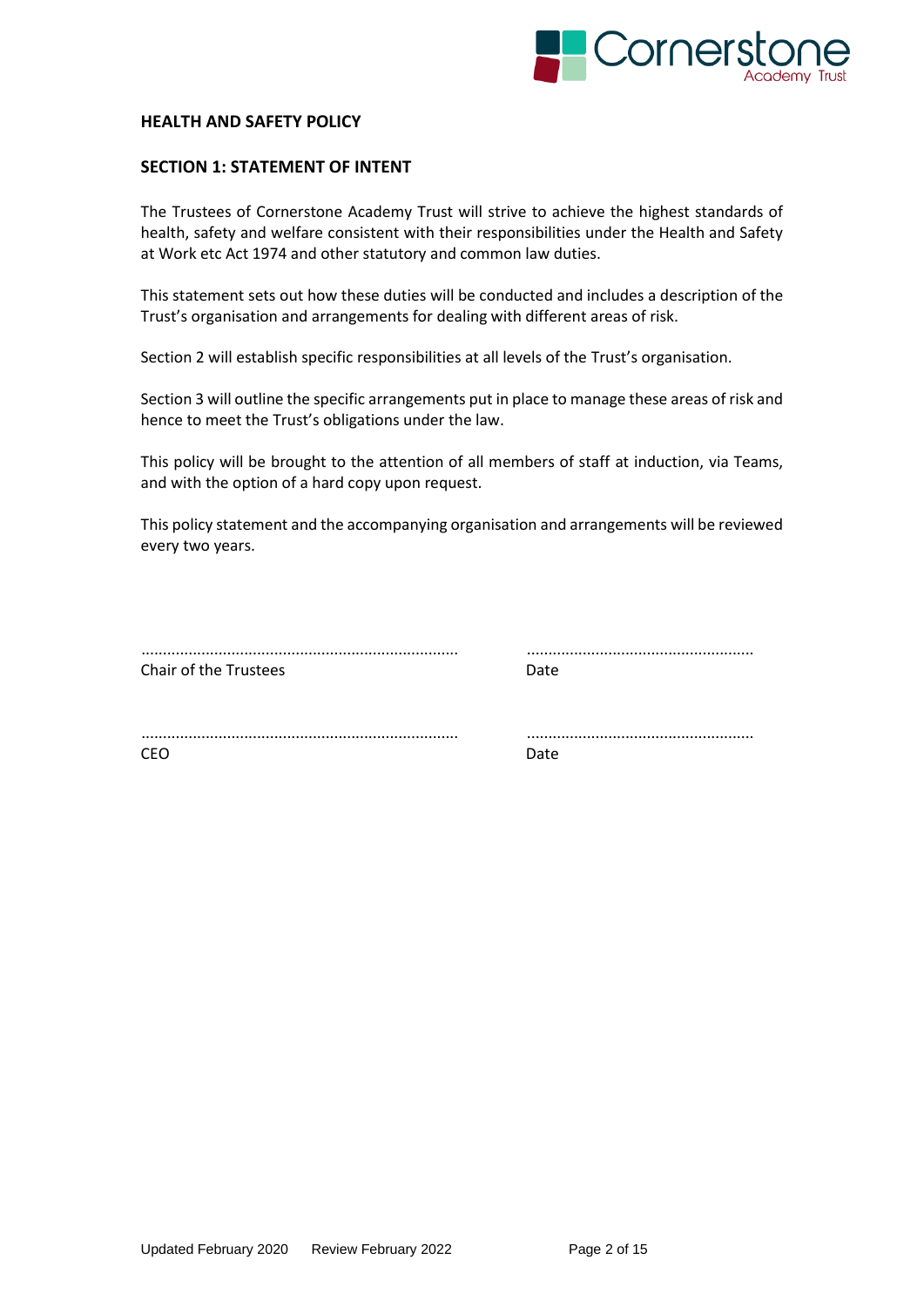

## **SECTION 2: ORGANISATION**

#### **The Duties of the Board of Trustees**

- To produce and regularly review the Health & Safety Policy for the Trust. This policy will reflect the requirements of the *Health and Safety at Work etc Act 1974* by outlining arrangements to ensure, so far as is reasonably practicable, the health, safety and wellbeing of staff, students and others affected by the organisation
- To monitor both compliance with, as well as the effectiveness of, this policy
- To provide adequate resources to meet the Trust's legal responsibilities as well as compliance with this policy
- To assist the Board of Trustees in discharging its legal obligations, the Trust has appointed the Health, Safety & Wellbeing Service as its 'competent person' as defined by the Management of Health and Safety at Work Regulations 1999
- The specific arrangements adopted will be guided by the Health, Safety & Wellbeing Service's Health & Safety Guidance Notes for Academies.

## **The Duties of the CEO?**

The CEO has day-to-day responsibility for health and safety management and will take all reasonable practicable steps to secure the health and safety of students, staff and others using the Trust premises or participating in Trust sponsored activities.

In particular, the CEO will:

- Ensure that suitable and sufficient risk assessments of work activities are undertaken, that a written record of the significant findings of these assessments is kept and that these assessments are subject to regular review
- Co-operate with the Board of Trustees to ensure that this policy and its associated arrangements are implemented and complied with
- Communicate the policy and other appropriate health and safety information to all relevant people including contractors
- Report to the Board of Trustees on health and safety performance and to monitor both compliance with, as well as the effectiveness of, this policy
- Ensure that the premises, plant and equipment are maintained in a safe and serviceable condition
- Report to the Board of Trustees any significant risks or policy requirements which cannot be met within the establishment's budget
- Identify the training needs of staff and hence ensure that they are competent to carry out their roles and are provided with adequate information, instruction and training
- Ensure consultation arrangements are in place for staff
- Monitor purchasing and contracting procedures to ensure health and safety is included in specifications and contract conditions
- Receive reports from enforcement officers and advisory bodies and, where appropriate, take relevant actions to address issues raised
- Promote a positive health and safety culture by leading by example

Whilst overall responsibility for health and safety cannot be delegated the CEO may choose to delegate certain tasks to the Health & Safety Coordinator.

The role of Health & Safety Coordinator for the Trust has been delegated to Chris Hall, Head of schools and the Facilities Manager.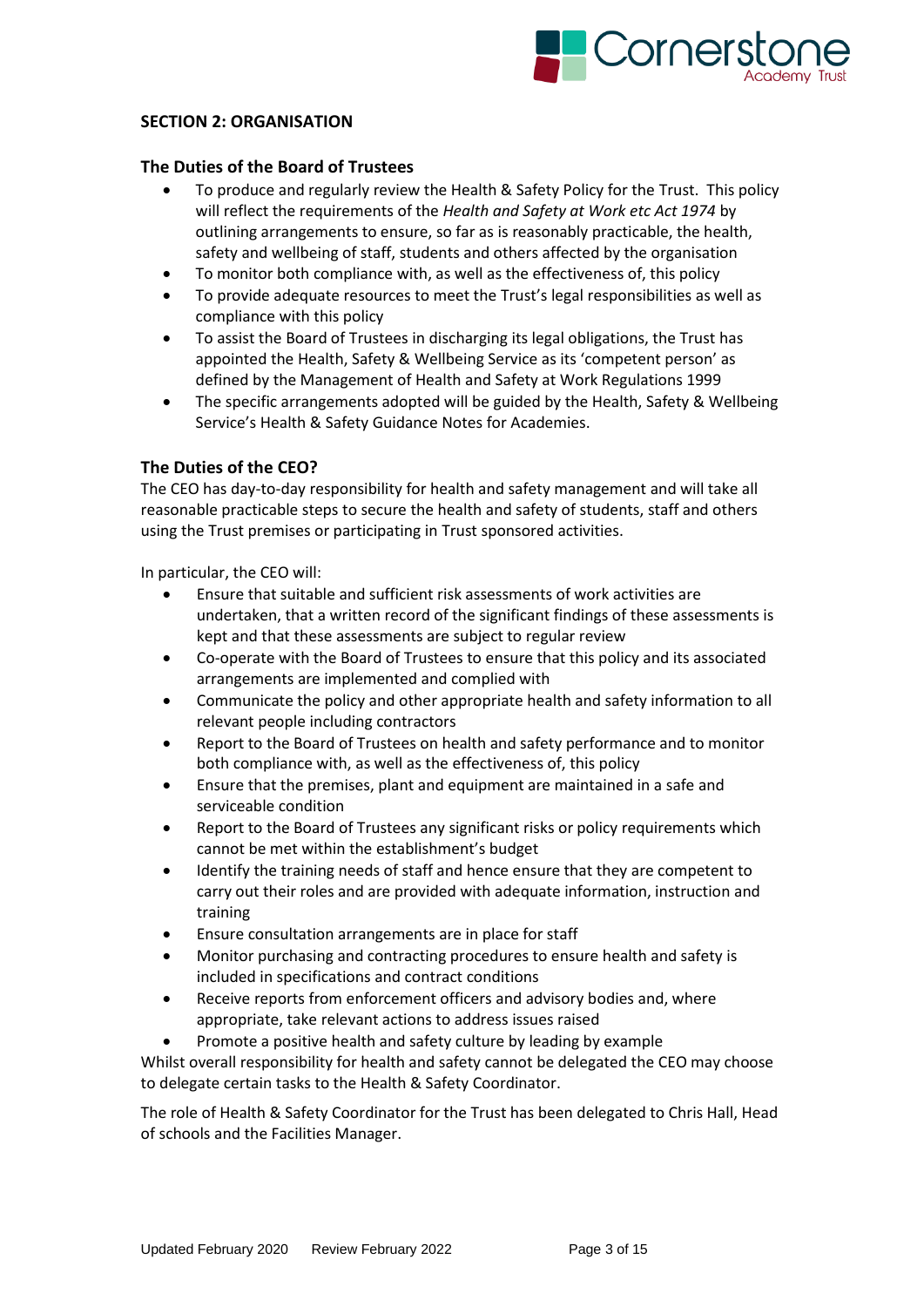

# **The Duties of the Health and Safety Co-ordinator**

The health and safety co-ordinator has the delegated task of assisting the CEO discharge their duties in relation to day-to-day health and safety management.

To do this the health and safety co-ordinator will:

- co-ordinate and manage the risk assessment process for the Trust
- co-ordinate general workplace monitoring inspections and performance monitoring processes and report findings to the CEO and Board of Trustees
- coordinate records of external inspections and maintenance to plant or facilities and ensure that remedial actions identified are either addressed without delay or brought to the attention of the Board of Trustees if funds are not available
- assist with the identification of training needs and training delivery across the Trust to ensure that staff are adequately instructed
- collate accident and incident information and, when necessary, carry out accident and incident investigations
- arrange periodic health and safety audits and liaise with the CEO and Board of Trustees in relation to findings and any associated remedial actions

## **The Duties of Leadership Team Members, Head Chef, Facilities Manager**

The Leadership Team Members, Head Chef, Facilities Manager, have specific delegated tasks in relation to health & safety management within their responsibility areas*.* They must ensure that:

- Risk assessments are undertaken for the work areas for which they are responsible and that identified control measures are implemented
- Appropriate safe working procedures are brought to the attention of all staff via appropriate instruction and training and are enforced effectively
- They take appropriate action on health, safety and welfare issues referred to them, informing the CEO or Board of Trustees of any problems they are unable to resolve within the resources available to them
- They carry out regular inspections of their area of responsibility and report / record these inspections to the CEO or Board of Trustees
- All accidents (including near misses) occurring within their area of responsibility are promptly reported and investigated

#### **The Duties of all Members of Staff**

Under the *Health and Safety at work Act etc 1974* all employees have general health and safety responsibilities. All employees are obliged to take care of their own health and safety whilst at work along with that of others who may be affected by their actions. This also applies to volunteers who are under the control of the Trust.

Specifically, all employees have responsibility to:

- Take reasonable care for the health and safety of themselves and others in undertaking their work
- Comply with the Trust's health and safety policy arrangements at all times
- Report all accidents and incidents in line with the reporting procedure
- Not intentionally interfere with or misuse any equipment or fittings provided in the interests of health safety and welfare
- Report all defects in the condition of premises or equipment and any health and safety concerns immediately to their line manager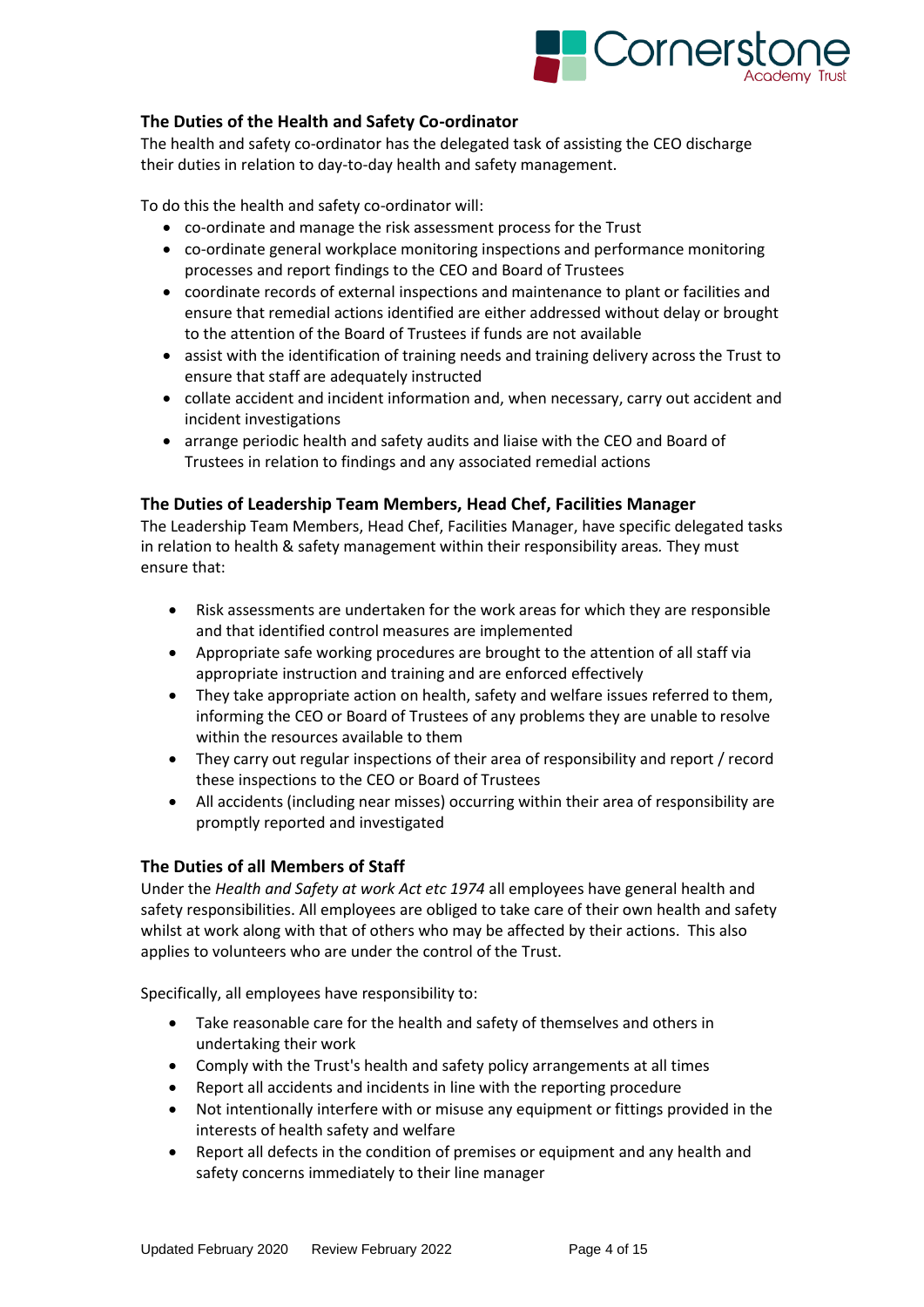

- Ensure that they only use equipment or machinery that they are competent / have been trained to use
- Make use of all necessary control measures and personal protective equipment provided for safety or health reasons

## **Pupils**

Pupils, in accordance with their age and aptitude, are expected to:

- To exercise personal responsibility for the health and safety of themselves and others
- To observe standards of behaviour and dress consistent with safety and/or hygiene
- To observe all the health and safety rules of the Trust and, in particular, the instructions of staff given in an emergency
- Not wilfully misuse, neglect or interfere with facilities or equipment provided for their and others' health and safety

## **Contractors**

All contractors who work on the Trust premises are required to identify and control any risks arising from their activities and inform the CEO of any risk that may affect the staff, pupils and visitors.

All contractors must be aware of this policy and the associated emergency procedures and comply with these requirements at all times.

In instances where the contractor creates hazardous conditions and refuses to eliminate them or take measures to make them safe, the CEO will take such actions as are necessary to prevent staff, pupils and visitors being put at risk from injury.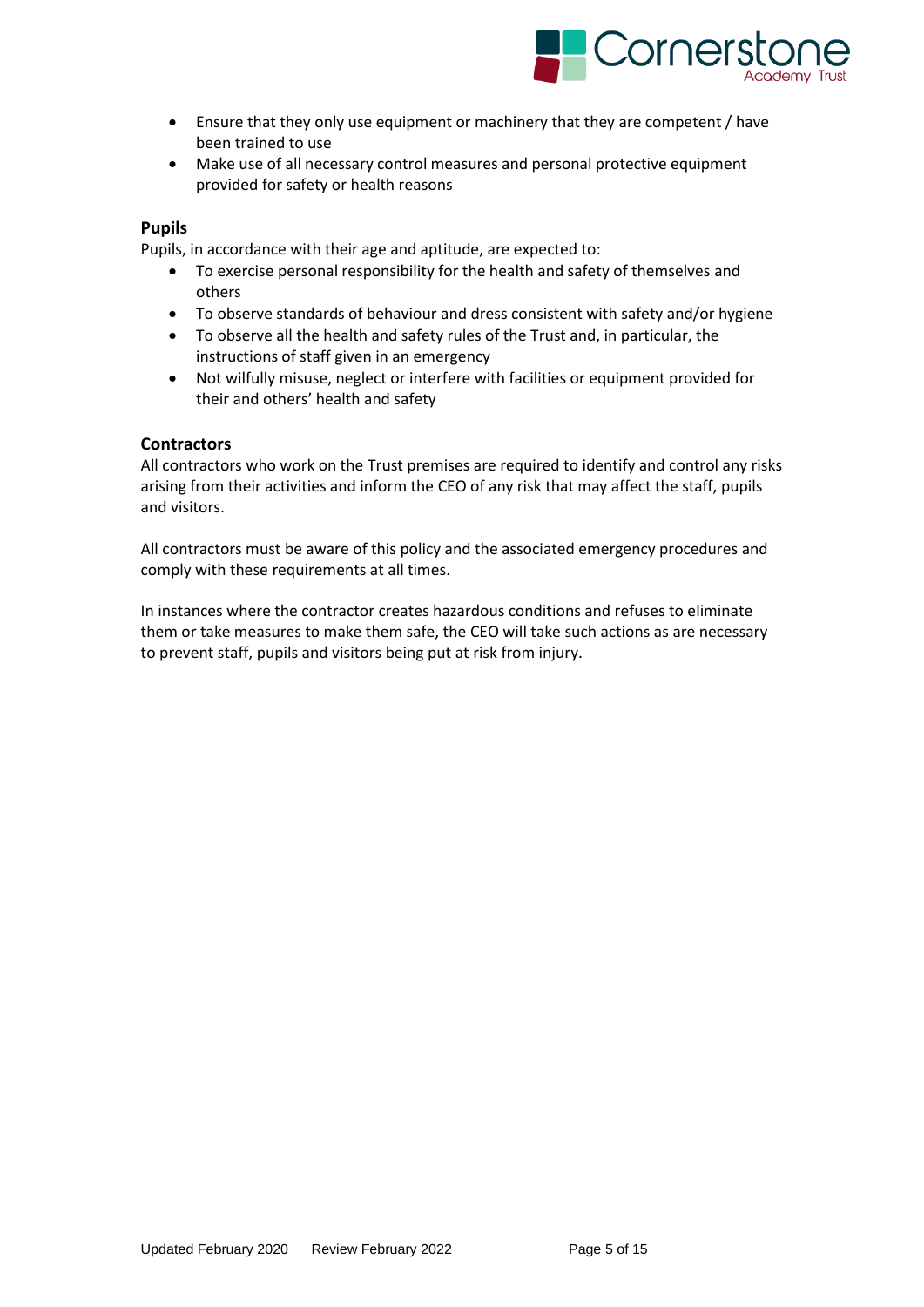

## **SECTION 3: ARRANGEMENTS**

#### **Risk Assessment**

The underlying process which informs safety management is risk assessment. Assessments of significant risks will be made with those persons responsible for the activity/area affected and the significant findings of these decisions will be recorded in writing. This will be achieved principally by amending and adopting the model risk assessments provided by the Health, Safety & Wellbeing Service. Specifically, the model risk assessments amended and adopted in order to identify suitable risk control measures will be as follows:

| <b>Risk Assessment</b>                                                                                       | Trust wide       | Site specific<br><b>BCPS</b> | Site specific<br><b>WCPS</b> | Site specific<br><b>YVPS</b> | Site specific<br><b>MCPS</b> |
|--------------------------------------------------------------------------------------------------------------|------------------|------------------------------|------------------------------|------------------------------|------------------------------|
| Access plan                                                                                                  | ü                |                              |                              |                              |                              |
| <b>Building and site</b>                                                                                     | ü                |                              |                              |                              |                              |
| safety                                                                                                       |                  |                              |                              |                              |                              |
| Car park                                                                                                     |                  | ü                            | ü                            |                              |                              |
| Cleaning,                                                                                                    | ü                |                              |                              |                              |                              |
| caretaking and                                                                                               |                  |                              |                              |                              |                              |
| Maintenance                                                                                                  |                  |                              |                              |                              |                              |
| Climbing wall                                                                                                |                  | ü                            |                              |                              |                              |
| <b>COSHH</b>                                                                                                 | ü                |                              |                              |                              |                              |
| Dangerous roof                                                                                               |                  | ü                            |                              | ü                            |                              |
| Driving on                                                                                                   | ü                |                              |                              |                              |                              |
| academy                                                                                                      |                  |                              |                              |                              |                              |
| business                                                                                                     |                  |                              |                              |                              |                              |
| <b>DSE</b>                                                                                                   | ü                |                              |                              |                              |                              |
| Expectant                                                                                                    | ü                |                              |                              |                              |                              |
| mother                                                                                                       |                  |                              |                              |                              |                              |
| Fencing                                                                                                      | ü                |                              |                              |                              |                              |
| Fire                                                                                                         |                  | ü                            | ü                            | ü                            | ü                            |
| First aid                                                                                                    | ü                |                              |                              |                              |                              |
| Food allergy                                                                                                 | ü                |                              |                              |                              |                              |
| Forest school                                                                                                | ü                |                              |                              |                              |                              |
| Foundation play                                                                                              |                  | ü                            | ü                            | ü                            | ü                            |
| area                                                                                                         |                  |                              |                              |                              |                              |
| Glazing                                                                                                      | ü                |                              |                              |                              |                              |
| Goats                                                                                                        |                  | ü                            |                              |                              |                              |
| Golf                                                                                                         |                  | ü                            |                              |                              |                              |
| Hall floor                                                                                                   |                  | ü                            |                              |                              |                              |
| Kitchen                                                                                                      | ü                |                              |                              |                              |                              |
|                                                                                                              |                  |                              |                              |                              |                              |
|                                                                                                              |                  |                              |                              |                              |                              |
|                                                                                                              |                  |                              |                              |                              |                              |
|                                                                                                              |                  |                              |                              |                              |                              |
|                                                                                                              |                  |                              |                              |                              |                              |
|                                                                                                              |                  |                              |                              |                              |                              |
| Kitchen area and<br>activities<br>Ladder<br>Lone worker<br>Mountain biking<br>Moving and<br>handling objects | ü<br>ü<br>ü<br>ü | ü                            |                              |                              |                              |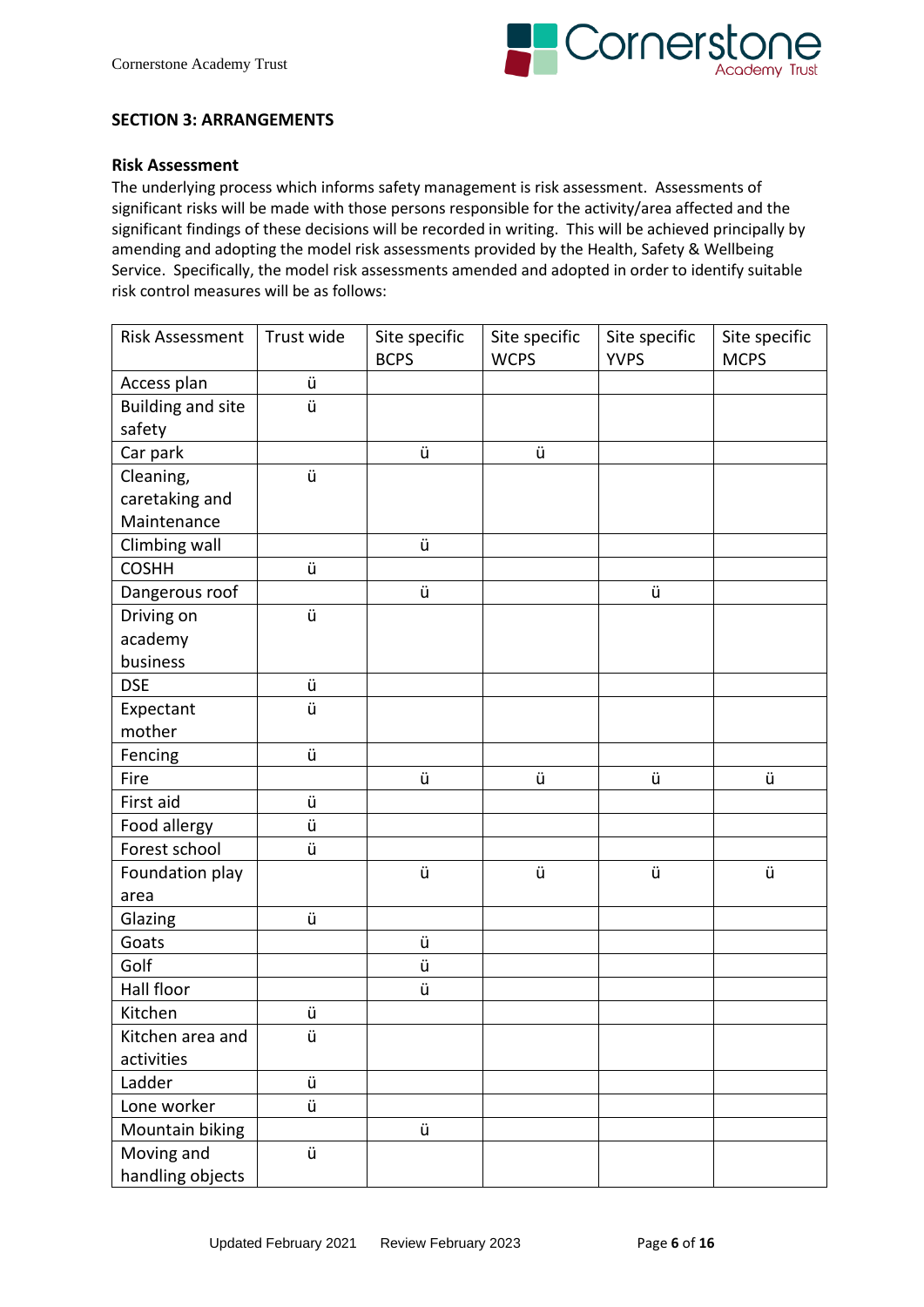

| No smoking       | ü |   |   |   |   |
|------------------|---|---|---|---|---|
| policy           |   |   |   |   |   |
| Nursery          |   | ü | ü |   |   |
| Primary          | ü |   |   |   |   |
| curriculum       |   |   |   |   |   |
| activities       |   |   |   |   |   |
| Risk             | ü |   |   |   |   |
| management       |   |   |   |   |   |
| Sailing and raft |   | ü |   |   |   |
| building         |   |   |   |   |   |
| School allotment | ü |   |   |   |   |
| Security         | ü |   |   |   |   |
| Severe weather   | ü | ü | ü | ü | ü |
| Special events   | ü |   |   |   |   |
| <b>Stress</b>    | ü |   |   |   |   |
| <b>Tree</b>      | ü |   |   |   |   |
| management       |   |   |   |   |   |
| Vermin           | ü |   |   |   |   |
| Water based      | ü |   |   |   |   |
| activities       |   |   |   |   |   |
| Water            | ü | ü | ü | ü | ü |
| management       |   |   |   |   |   |
| plan             |   |   |   |   |   |
| Whole school     | ü |   |   |   |   |
| primary          |   |   |   |   |   |
| Working alone    | ü |   |   |   |   |
| in premises      |   |   |   |   |   |
| Working at       | ü |   |   |   |   |
| heights          |   |   |   |   |   |

Risk assessments are available for all staff to view and are held centrally in Teams – Facilities and Curriculum Support – Health and Safety. Paper versions are also held in the H&S folder at each school. Wherever possible, affected staff will be included in the risk assessment process. Staff and other affected parties will be briefed in the risk assessment findings.

Risk assessment records will be reviewed annually or after a significant change*.* This will be identified on the RAA model risk assessments.

For full details relating to risk assessment arrangements, reference should be made to the **HSA047** Guidance Note.

*Other arrangements in alphabetical order:*

# **Accident/Incident Reporting**

All employee accidents must be reported *to the Board of Trustees*. This will be achieved by entering accident details onto the OSHENS on-line accident reporting system.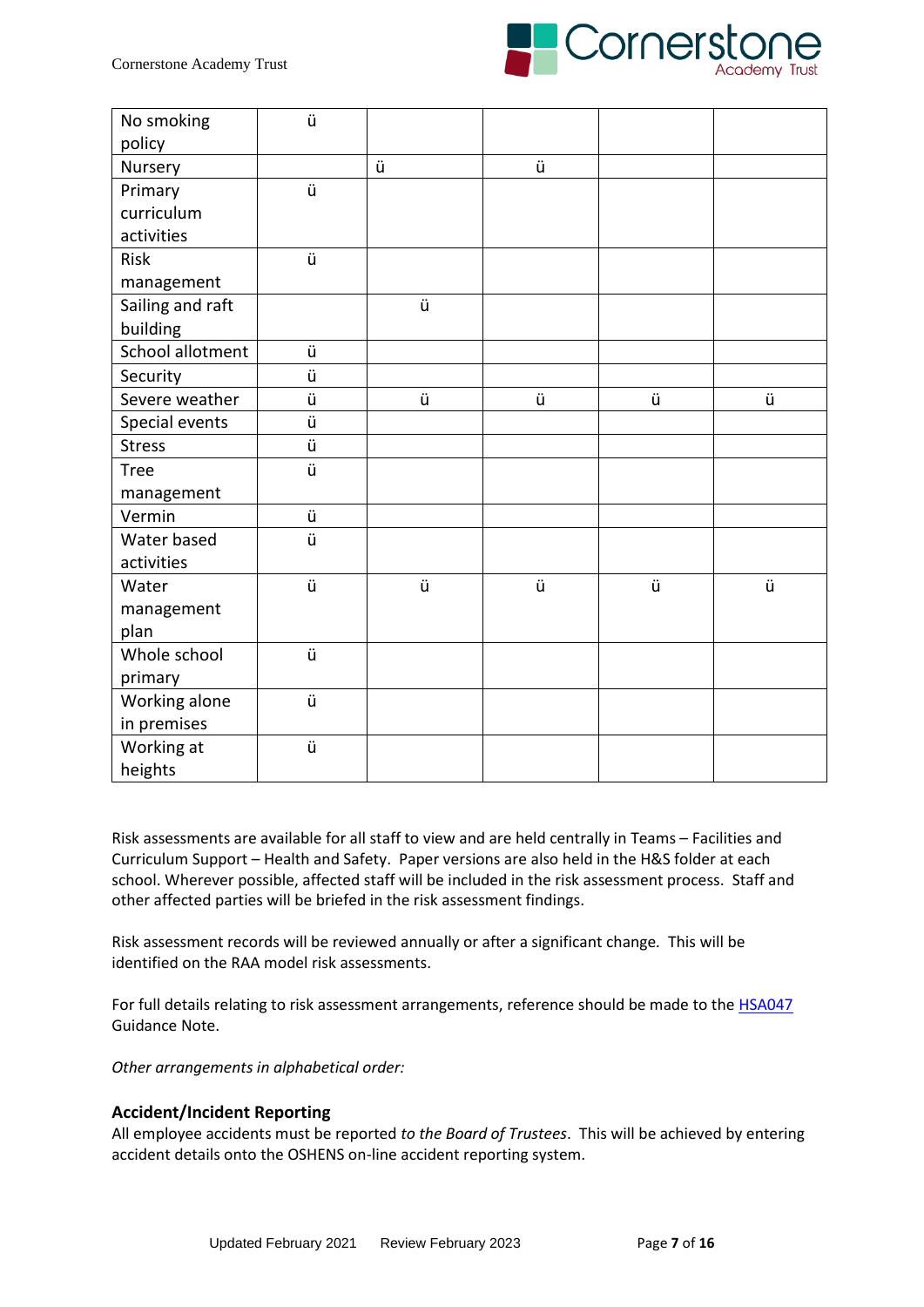

Accidents to pupils and other non-employees should be logged within the OSHENS system. Those accidents to students and members of the public which are work related, in that they have arisen out of a material defect or organizational failure, must also be reported to the Board of Trustees by entering accident details onto the OSHENS on-line accident reporting system. Minor cuts and bumps can be logged in the first aid book kept with the first aid kits.

Parents / carers will be notified immediately of all major injuries.

The CEO will investigate accidents and take remedial steps to avoid similar instances recurring.

All accidents which fall within the scope of the Reporting of Diseases Injuries and Dangerous Occurrence Regulations 2013 will be reported to the HSE via the OSHENS on-line accident reporting system. This will be undertaken by the Health, Safety & Wellbeing Service.

For full details relating to accident reporting arrangements, reference should be made to the [HSA01](https://broadclyst.sharepoint.com/sites/TCAT-Facilities_Team/Shared%20Documents/Health%20and%20Safety/Health%20and%20Safety%20Policies/HSAs/HSA01.pdf) Guidance Note.

## **Asbestos**

# **BCPS and YVPS (not applicable at WCPS or MCPS)**

The arrangements for the management of asbestos on the site are detailed in the Asbestos Management Plan (AMP). This is located in Main Reception and online.

The Asbestos Register is held in Main Reception and online and will be made available to all staff and contractors prior to **any** work commencing on the fabric of the building or fixed equipment containing asbestos*.* No work can commence until permission to work has been given by the authorising manager named in the AMP.

The authorising manager shall ensure:

- The AMP is reviewed annually and that any changes are approved by the Board of Trustees.
- That the Asbestos Register is consulted at the earliest possible opportunity in the planning process and that **all** work on the fabric of the building or fixed equipment is approved via the completion of the appropriate form.
- A visual inspection of those asbestos containing materials remaining on site is conducted and recorded on the appropriate form according to the frequencies identified in the AMP. Any subsequent changes to asbestos containing materials on site will be recorded in the Register.

All parties will ensure that any damage to materials known or suspected to contain asbestos should be reported to the Facilities Manager at the earliest opportunity.

For full details relating to the management of asbestos, reference should be made to the [HSA04](https://broadclyst.sharepoint.com/sites/TCAT-Facilities_Team/Shared%20Documents/Health%20and%20Safety/Health%20and%20Safety%20Policies/HSAs/HSA04%20Asbestos.pdf) Guidance Note as well as the Asbestos Management Plan.

# **Communication and Training**

Detailed guidance and information about health & safety issues can be found in the Health, Safety & Wellbeing Service's Guidance Notes which are located in the OSHENS Document Library. The Health, Safety & Wellbeing Service also provide competent health and safety advice for Trust staff and can be contacted on 01392 382027 or on healthandsafety@devon.gov.uk.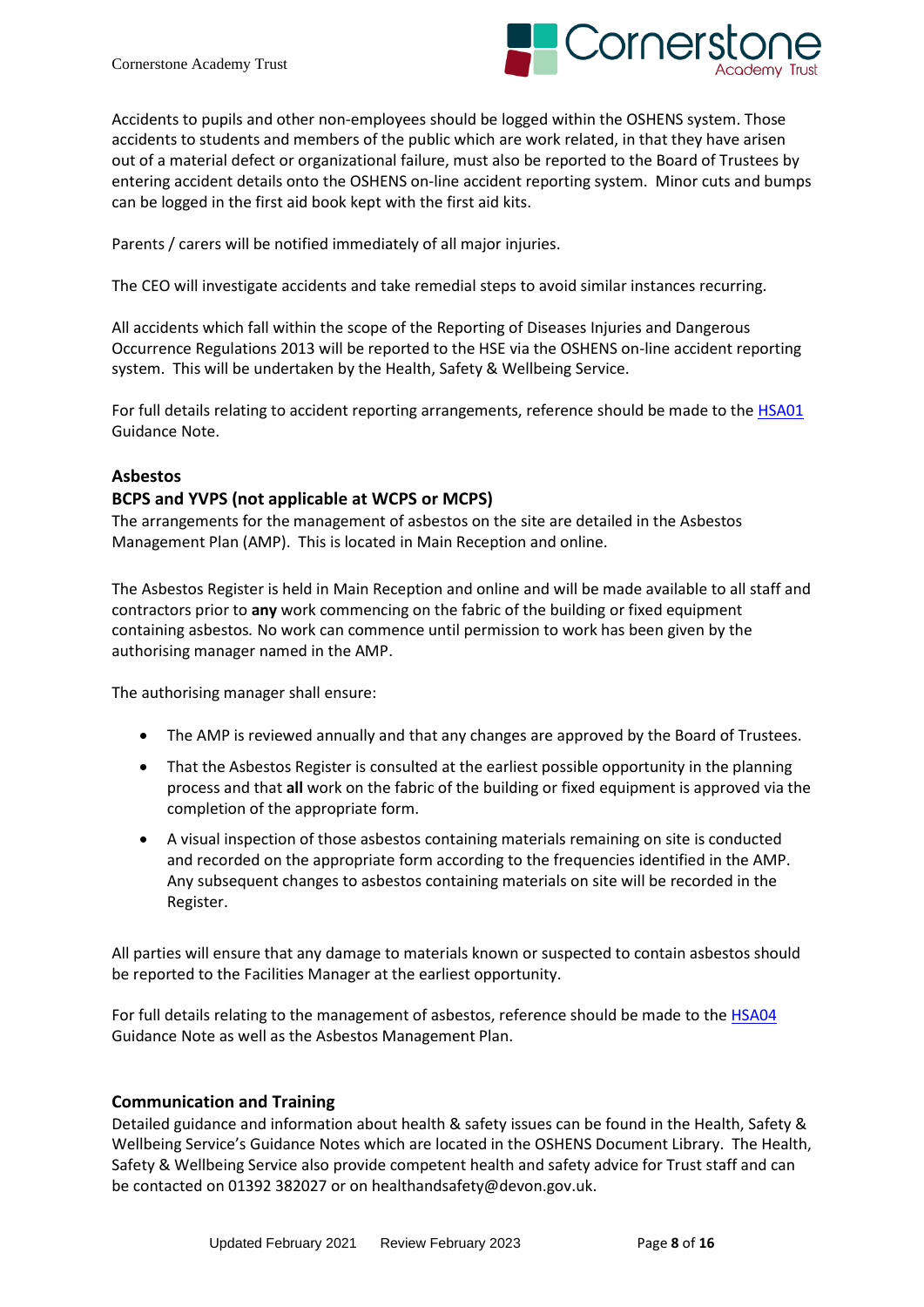

The Health and Safety Law poster is displayed in Main Reception.

## *Health and Safety Training*

All employees will be provided with:

- induction training in the requirements of this policy
- updated training in response to any significant change
- training in specific skills needed for certain activities as identified by the relevant risk assessment
- refresher training where required

Training records will be kept in personnel files and in a central register in teams online. The Head of Schools is responsible for co-ordinating health and safety training needs. This includes a system for ensuring that refresher training is undertaken within the prescribed time limits.

Each member of staff is also responsible for drawing the relevant line manager's attention to their own personal needs for training and for not undertaking duties unless they are confident that they have the necessary competence. All employees shall undertake work tasks as instructed and trained.

# **Consultation**

Staff are represented on the Board of Trustees. Consultation of day to day matters will be achieved by discussion at Staff Voice sessions and staff meetings.

Members of staff with concerns should raise them initially with their manager or the Health & Safety Coordinator. If required, requests for external advice should then be sought from the Health, Safety & Wellbeing Service for concerns of employees which cannot be resolved locally.

Staff should feel free to contact the appropriate trade union appointed Safety Representative. *The Board of Trustees welcome* the support of trade unions in health and safety matters.

# **Contractors**

All contractors must report to Main Reception where they will be asked to sign in electronically and wear an identification badge. Contractors will be issued with guidance and requirements for safe practice whilst on site. Where necessary, contractors will also be requested to sign to confirm that they have read and understood the Asbestos Register.

To ensure contractor competency, *the Head of schools or Business Manager* will undertake competency checks prior to engaging any contractor. *The Facilities Manager* is responsible for monitoring areas where the contractor's work may directly affect staff and pupils. The Head of schools or Business Manager will ensure that the specific client requirements of the *Construction (Design & Management) Regulations 2015* have been complied with.

In respect of construction works, *Jonathan Bishop* has attended training to ensure that the client's duties under the Construction (Design & Management) Regulations 2015 have been understood and complied with. Specifically, *Jonathan Bishop* will ensure that any Designer/Principal Designer and Contractor/Principal Contractor is appointed in writing and will ensure that a Construction Phase H&S Plan is in place prior to any works commencing on the site.

For full details relating to the control of contractors, reference should be made to the [HSA07](https://broadclyst.sharepoint.com/sites/TCAT-Facilities_Team/Shared%20Documents/Health%20and%20Safety/Health%20and%20Safety%20Policies/HSAs/HSA07%20CDM.pdf) CDM Guidance Note.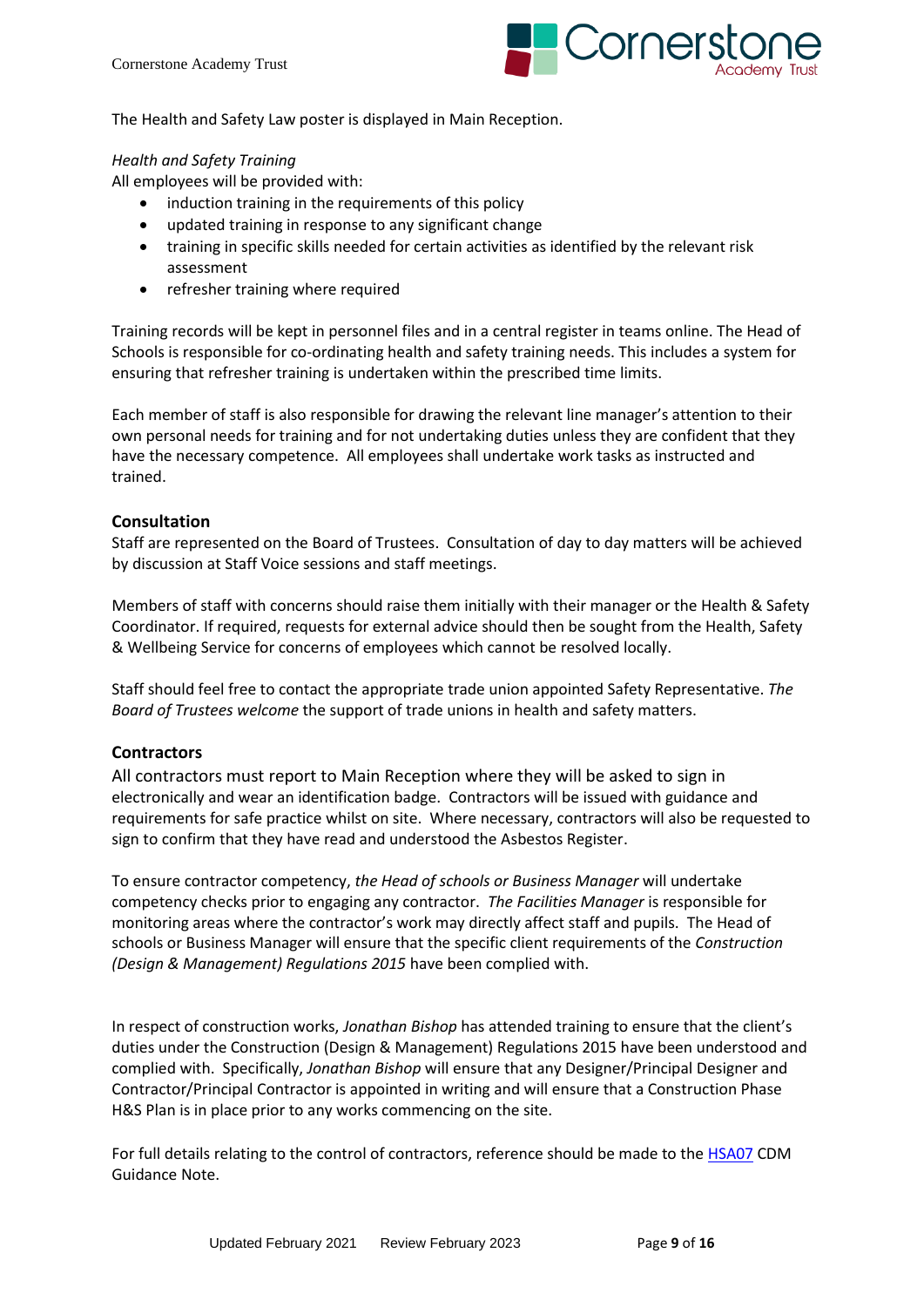

## **Curriculum Activities**

Risk assessments for the significant hazards within curriculum activities will be carried out by the subject leader and facilities manager using the appropriate Health, Safety & Wellbeing Service's model risk assessments listed above.

For full details relating to the primary curriculum areas, reference should be made to the [HSA46](https://broadclyst.sharepoint.com/sites/TCAT-Facilities_Team/Shared%20Documents/Health%20and%20Safety/Health%20and%20Safety%20Policies/HSAs/HSA46%20Primary%20Level%20Cirriculum%20Activies.pdf) Guidance Note.

## **Display Screen Equipment (DSE)**

All staff who use computers daily for continuous spells of an hour or more, or a total daily time of 3 hours or more will have a DSE assessment carried out. This will be achieved by completing the Flick DSE online training and assessment.

Staff identified as DSE users are entitled to an eyesight test for DSE use every 2 years by a qualified optician and corrective glasses (if required specifically for DSE use) subject to a cost.

For full details relating to DSE, reference should be made to the [HSA12](https://broadclyst.sharepoint.com/sites/TCAT-Facilities_Team/Shared%20Documents/Health%20and%20Safety/Health%20and%20Safety%20Policies/HSAs/HSA12%20Display%20Screen%20Equipment.pdf) DSE Guidance Note.

## **Fire and Emergencies**

The CEO is responsible for ensuring that the fire risk assessment is undertaken using the RAA08 document and controls implemented accordingly. The fire risk assessment is located in the fire box located in:

- **BCPS** school house beside the fire alarm panel (an electronic copy is also available in Teams) and will be reviewed annually.
- **WCPS & MCPS** main reception cupboard (an electronic copy is also available in Teams) and will be reviewed annually.
- **YVPS main reception** (an electronic copy is also available in Teams) and will be reviewed annually.

Fire and emergency evacuation procedures are detailed in the Fire Emergency Plan document which is located in the fire box. All staff will be briefed in the contents of this plan at induction and on an annual basis. This will be augmented by fire drills which will be undertaken termly. Evacuation procedures are also made known to all contractors / visitors.

The Trust's Head of schools and Facilities Manager are responsible for ensuring that each academy's Fire Log is kept up to date.

Procedures for other critical incidents and off-site emergencies are contained within the Trust's Emergency Management Plan which is located *in Teams* and will be reviewed annually. Emergency contact and key holder details are held *in Teams and in the fire box*

For full details relating to fire safety, reference should be made to the **HSA18** Fire Safety Guidance Note.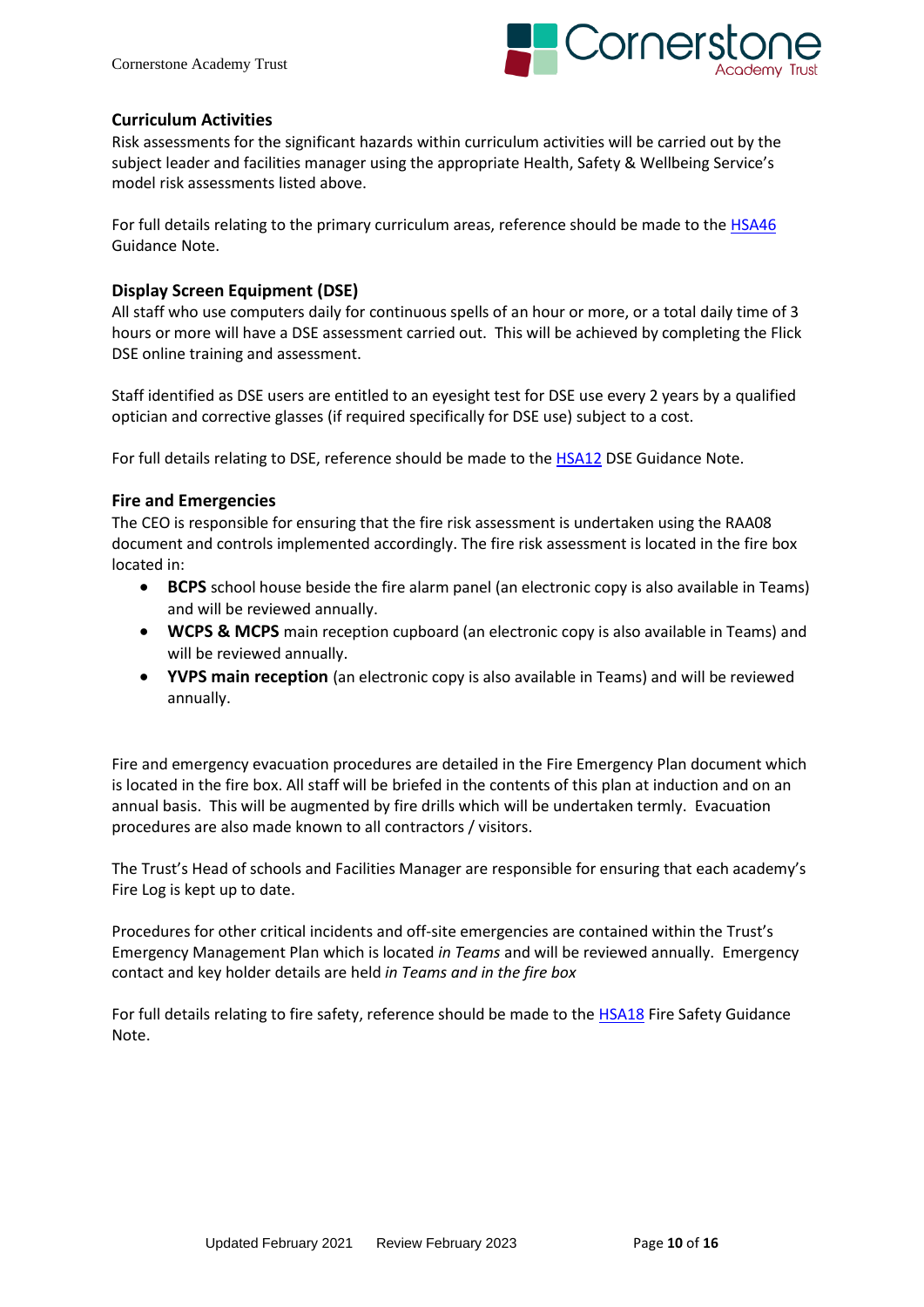

# **First Aid**

The Trust has risk assessed the need for first aid provision and the following first aid provision has been provided and details can be found in the trust's Supporting Children with Medical Needs policy.

First Aid boxes are located at the following locations:

## **BCPS:**

Wall mounted First Aid cabinets are in each year group located by the fire exit, additional cabinets are in the Art Room and Science Room. Hand held First Aid boxes (for playtimes etc.) and Emergency Kits are stored in the main reception cupboard, smaller First Aid packs for school trips etc. are kept at reception desk (to be booked out) in the main reception. All school vehicles also have a First Aid kit.

## **WCPS & MCPS**

Wall mounted First Aid cabinets are in each year group, additional cabinets are in the Medical Room and DT/Science Room. Wearable First Aid kits (for playtimes etc.) smaller First Aid packs for school trips are kept in the medical room. All school vehicles also have a First Aid kit. Emergency Kits are stored in the main reception cupboard.

## **YVPS:**

One based in the office, the art room (accessible for the playground) and in EY.

The Head of Schools will ensure that refresher training is organised and the Facilities Manager will be responsible for maintaining the contents of first aid boxes.

For full details relating to first aid, reference should be made to the [HSA19](https://broadclyst.sharepoint.com/sites/TCAT-Facilities_Team/Shared%20Documents/Health%20and%20Safety/Health%20and%20Safety%20Policies/HSAs/HSA19%20First%20Aid.pdf) First Aid Guidance Note.

## **Hazardous Substances**

Where it is consistent with the effective performance of the task in hand, every attempt will be made to choose the least harmful chemical possible.

The responsible manager shall ensure that:

- an inventory of all hazardous substances used within their area of responsibility is compiled and kept up to date
- Material Safety Data Sheets (MSDS) are obtained from the relevant supplier for all such materials
- risk assessments are conducted by the Business Manager, Kitchen Manager or Facilities Manager to identify the safe working method and appropriate emergency procedures
- all chemicals are appropriately and securely stored out of the reach of children
- all chemicals are kept in their original packaging and never decanted into unmarked containers.

For full details relating to the control of hazardous chemicals, reference should be made to the [HSA10](https://broadclyst.sharepoint.com/sites/TCAT-Facilities_Team/Shared%20Documents/Health%20and%20Safety/Health%20and%20Safety%20Policies/HSAs/HSA10%20COSHH.pdf) COSHH Guidance Note.

# **Legionella**

A water risk assessment for the Trust has been completed by Churchill and the Trust's Facilities Manager and Caretakers are responsible for ensuring that the identified operational controls are being conducted and recorded in the water hygiene log book. This risk assessment will be reviewed where significant changes have occurred to the water system.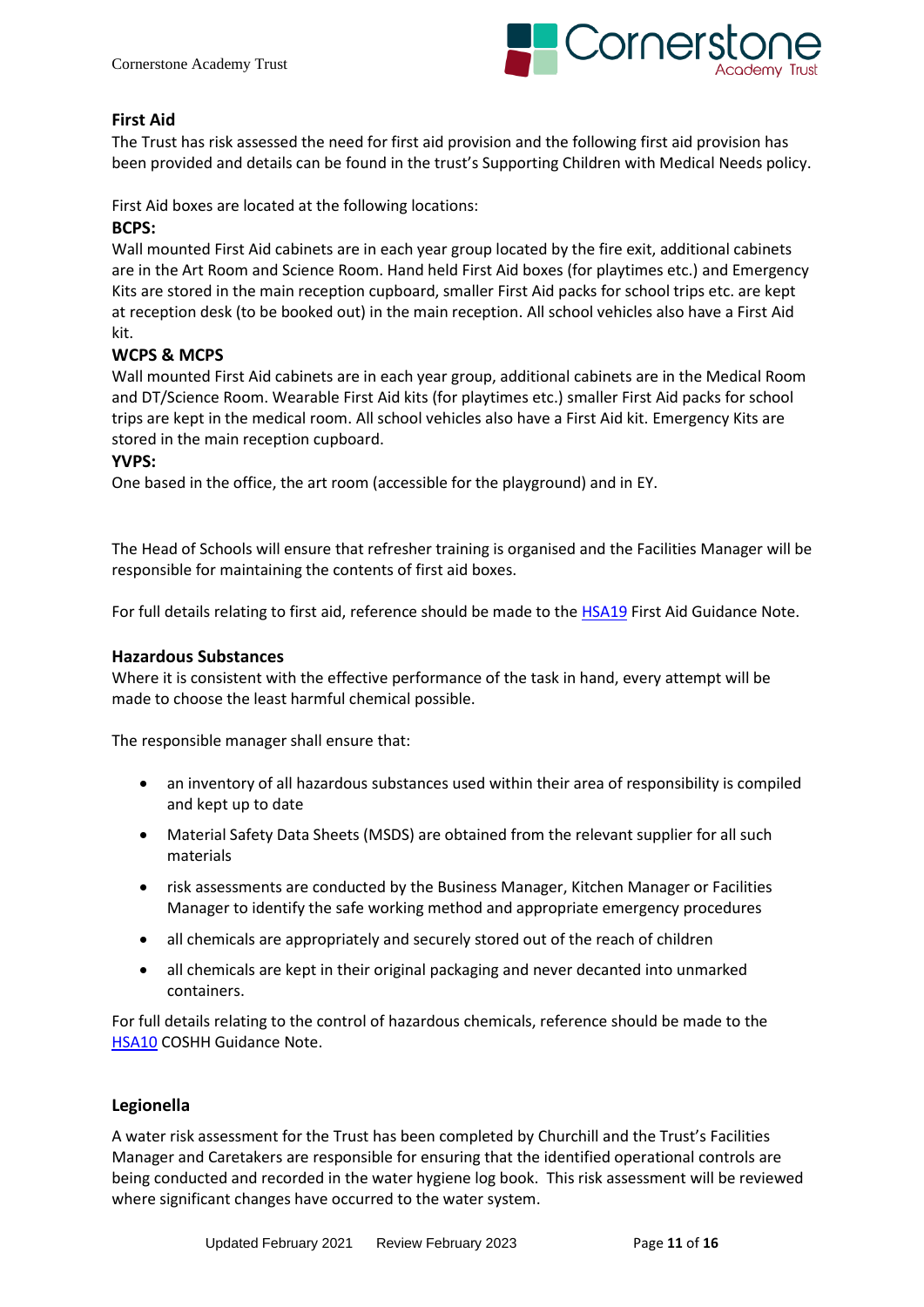

A Water Hygiene Management Plan for the Trust has been completed by the Facilities Manager

For full details relating to the control of legionella, reference should be made to the [HSA28](https://broadclyst.sharepoint.com/sites/TCAT-Facilities_Team/Shared%20Documents/Health%20and%20Safety/Health%20and%20Safety%20Policies/HSAs/HSA28%20Legionella.pdf) Legionella Guidance Note.

## **Lettings/shared use of premises**

The Business Manager will ensure that the hirer/tenant has public liability insurance and will share with the hirer/tenant all relevant Trust health and safety information. The hirer/tenant will be required to provide a copy of their risk assessment where their activities present a significant hazard either to the building itself or to the safety or health of the occupants within it.

## **Maintenance of Plant and Equipment**

Regular inspection and testing of school equipment is conducted to ensure that work equipment is maintained in a safe and efficient state. Records of such monitoring will be kept by *the facilities manager.* All staff are required to report any problems found with plant/equipment to the CEO, Head of schools, Business Manager and facilities manager. Defective equipment will be clearly marked and taken out of service by storing in a secure location pending repair / disposal.

The following specific statutory inspections and tests will be undertaken:

## **BCPS**

- Annual gas appliance inspection and maintenance, to be undertaken by *Allsopp & Pitts & Sprague & Ouseley*
- Annual gas tightness test, to be undertaken by *Allsopp & Pitts*
- Electrical installation inspection every 5 years by *Dave Godfrey*

## **WCPS & MCPS**

- Annual gas appliance inspection and maintenance, to be undertaken by *Allsopp & Pitts & Sprague & Ouseley*
- Annual gas tightness test, to be undertaken by *Allsopp & Pitts*
- Electrical installation inspection every 5 years by *Dave Godfrey*

#### **YVPS**

- Annual gas appliance inspection and maintenance, to be undertaken by *Allsopp & Pitts & Sprague & Ouseley*
- Annual gas tightness test, to be undertaken by *Allsopp & Pitts*
- Electrical installation inspection every 5 years by *Dave Godfrey*

#### *Portable Electrical Appliances*

All staff will conduct a visual inspection of plugs, cables and electrical equipment prior to use. Defective equipment will be reported to the CEO .

All portable items of electrical equipment will be subject to formal inspection and, where appropriate, a testing regime on an identified cycle dependent upon the level of risk associated with the particular appliance type a monthly sign off sheet of visual checking and a reporting process for staff to notify us if they have an appliance that gets damaged or becomes unsafe for any reason. PAT testing will be every 3 years Inspection and testing will be conducted by *Facilities Manager, Caretakers and Dave Godfrey*

Personal items of equipment should not be brought into the Trust without prior authorisation and must be subjected to the same inspection process as Trust-owned equipment.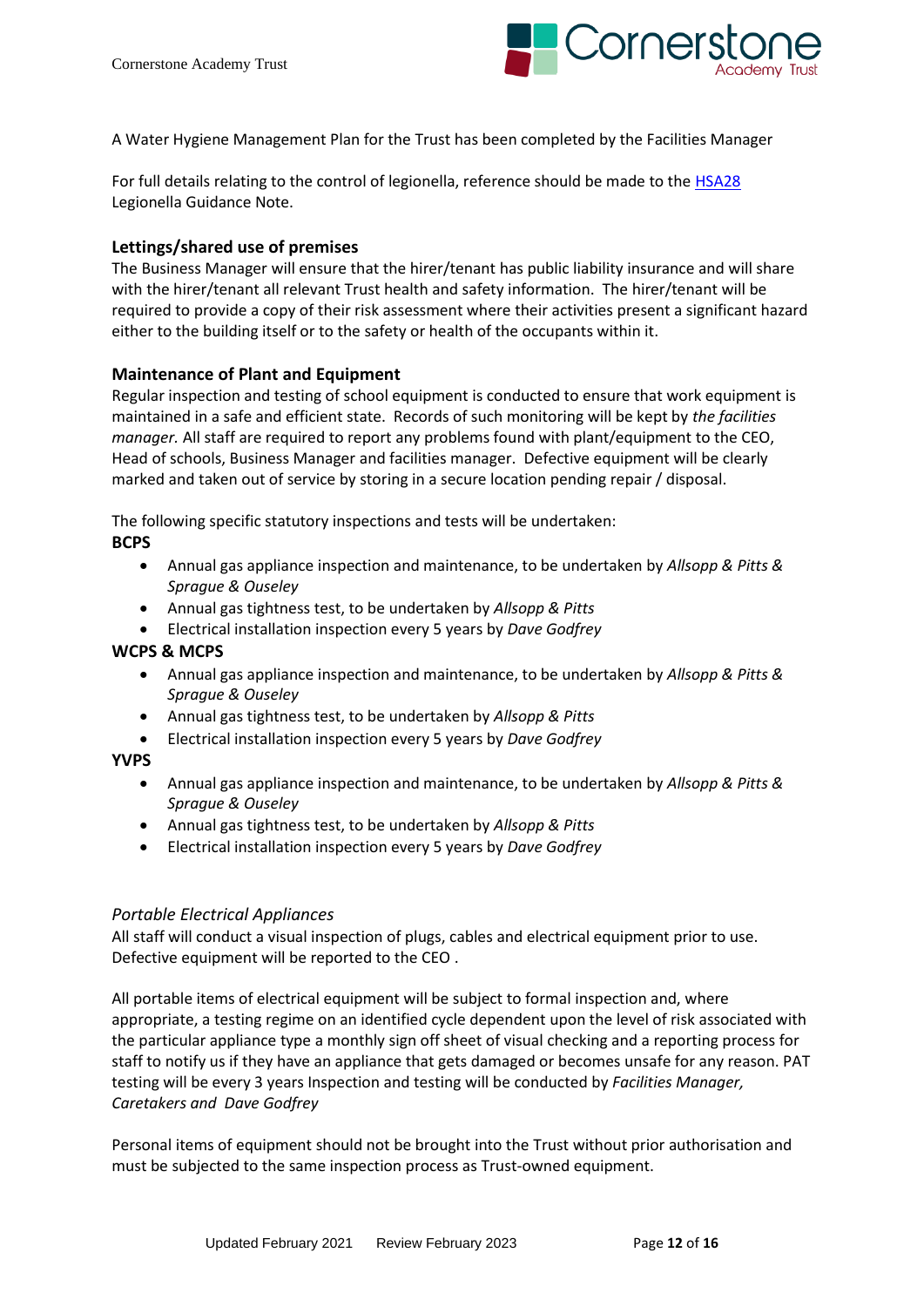

For full details relating to work equipment and electrical safety, reference should be made to the [HSA16](https://broadclyst.sharepoint.com/sites/TCAT-Facilities_Team/Shared%20Documents/Health%20and%20Safety/Health%20and%20Safety%20Policies/HSAs/HSA16%20Electrical%20Safety.pdf) and [HSA58](https://broadclyst.sharepoint.com/sites/TCAT-Facilities_Team/Shared%20Documents/Health%20and%20Safety/Health%20and%20Safety%20Policies/HSAs/HSA58%20Work%20Equipment.pdf) Guidance Notes.

#### **Medication Arrangements**

Arrangements for medication are detailed in the separate Administration of Medicines Policy, which is reviewed annually. A copy of this policy can be found in Teams.

For full details relating to the administration of medication, reference should be made to th[e HSA32](https://broadclyst.sharepoint.com/sites/TCAT-Facilities_Team/Shared%20Documents/Health%20and%20Safety/Health%20and%20Safety%20Policies/HSAs/HSA32%20Medication%20Arrangements.pdf) Medication Guidance Note.

#### **Monitoring**

The CEO will put in place procedures to monitor compliance with the arrangements described in this policy. The central component of this process is the 3 yearly Health & Safety Review process undertaken by the Health, Safety & Wellbeing Service. Feedback from this process is to be referred to the Board of Trustees.

A general inspection of the site will be conducted termly and be undertaken by the CEO, Head of schools, Facilities Manager and Caretaker. Feedback from this process is to be referred to the Board of Trustees.

Other processes employed to monitor compliance with this policy and health and safety performance in general include:

- Findings from formal maintenance reports forwarded to the Board of Trustees
- Training audits
- Accident reports

For full details relating to monitoring, reference should be made to the [HSA05](https://broadclyst.sharepoint.com/sites/TCAT-Facilities_Team/Shared%20Documents/Health%20and%20Safety/Health%20and%20Safety%20Policies/HSAs/HSA05%20Auditing%20and%20Monitoring.pdf) Audit & Monitoring Guidance Note.

#### **Moving and Handling**

The risk assessment of significant manual handling tasks is undertaken as described in the risk assessment section above. Staff engaged in these activities will be provided with information on safe moving and handling techniques and will receive specific training where the need is identified in the risk assessment.

#### **Offsite Visits**

The Trust has adopted the Devon County Council's (DCC) document *Outdoor Education, Visits and Off-site Activities Health & Safety Policy* as its own policy.

In line with this policy, the DCC Educational Visit Adviser has been engaged to endorse arrangements for higher risk activities. The DCC Educational Visit Adviser will therefore be notified of all Category B and C visits via the *Evolve* online system.

For lower risk Category A visits the Trust's Educational Visits Co-ordinators, the Assistant Head Teacher and Lead Teacher*,* will check the documentation and planning of the proposed activity and initially approve the visit before referring to the CEO for final approval.

All of our school's local arrangements for offsite visits are detailed in the separate Management of Outdoor Education, Visits and Off-Site Activities policy and individual Standard Operating Procedures which are reviewed annually. A copy of these documents can be found in Teams.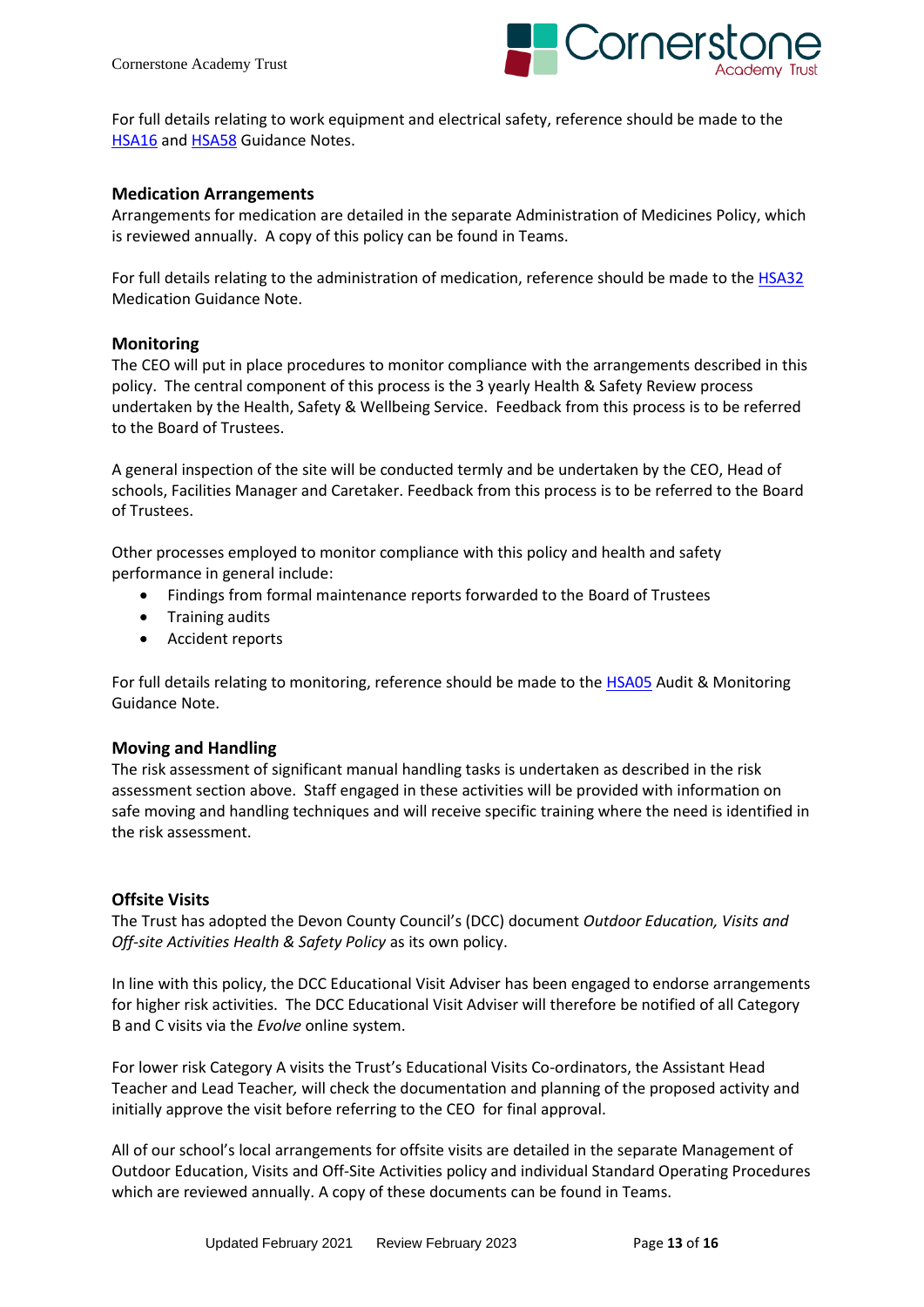

For full details relating to educational visits, reference should be made to the *Outdoor Education, Visits and Off-site Activities Health & Safety Policy 2014*.

## **Personal Safety and Security**

The Trust believes that staff should not be expected to put themselves in danger and will not tolerate violent / threatening behaviour to its staff. A separate specific Behaviour Policy is in place.

Staff will report any such incidents on the OSHENS system in accordance with agreed Trust accident/incident reporting procedures.

Working alone will be avoided wherever possible. Work carried out unaccompanied or without immediate access to assistance will be risk assessed by the CEO in order to identify and implement control measures. The requirement to undertake a lone working risk assessment will also extend to working alone off-site where staff conduct home visits.

Staff working outside normal school hours must obtain permission of the CEO .

Risk assessments will be reviewed annually or after significant change and recorded by amending the RAA22 Risk Assessment.

#### *Trust Security*

The CEO *is* responsible for undertaking a risk assessment for site security in order to identify and implement control measures in this area.

This will be reviewed annually or after significant change and recorded by amending the relevant section of the RAA22 risk assessment document.

For full details relating to security and lone working issues, reference should be made to the [HSA31](https://broadclyst.sharepoint.com/sites/TCAT-Facilities_Team/Shared%20Documents/Health%20and%20Safety/Health%20and%20Safety%20Policies/HSAs/HSA31%20Loneworking.pdf) Lone Working and [HSA50](https://broadclyst.sharepoint.com/sites/TCAT-Facilities_Team/Shared%20Documents/Health%20and%20Safety/Health%20and%20Safety%20Policies/HSAs/HSA50%20Security.pdf) Security Guidance Note.

#### **Radon Gas**

#### **Broadclyst, Westclyst and Monkerton are not in Radon affected areas,**

**Yeo Valley Primary School** is located in a radon affected are as defined by Public Health England (PHE). Consequently, radon gas levels will be measured on a 10 year cycle and detectors returned to PHE for analysis.

If levels are below the 300 Bq/m3 thresholds, this process of measurement will continue. If readings exceed the 300 Bq/m3 threshold a Radiation Protection Adviser (RPA) will be engaged and a risk assessment of staff exposure will be undertaken in consultation with the RPA. Based upon the findings of this assessment, suitable mitigation systems will be identified and installed to reduce the radon level to well below 300 Bq/m3. These systems will be maintained.

#### **Stress/Wellbeing**

The Trust is committed to promoting high levels of health and wellbeing and recognises the importance of identifying and reducing workplace stressors through risk assessment in line with the HSE's management standards.

#### The Trust has:

A Managing Absence policy with return to work interviews.

All staff have a Performance Management process – this policy is part of the staff handbook. The process identifies targets, training needs and 3 points in a year to discuss individually their progress.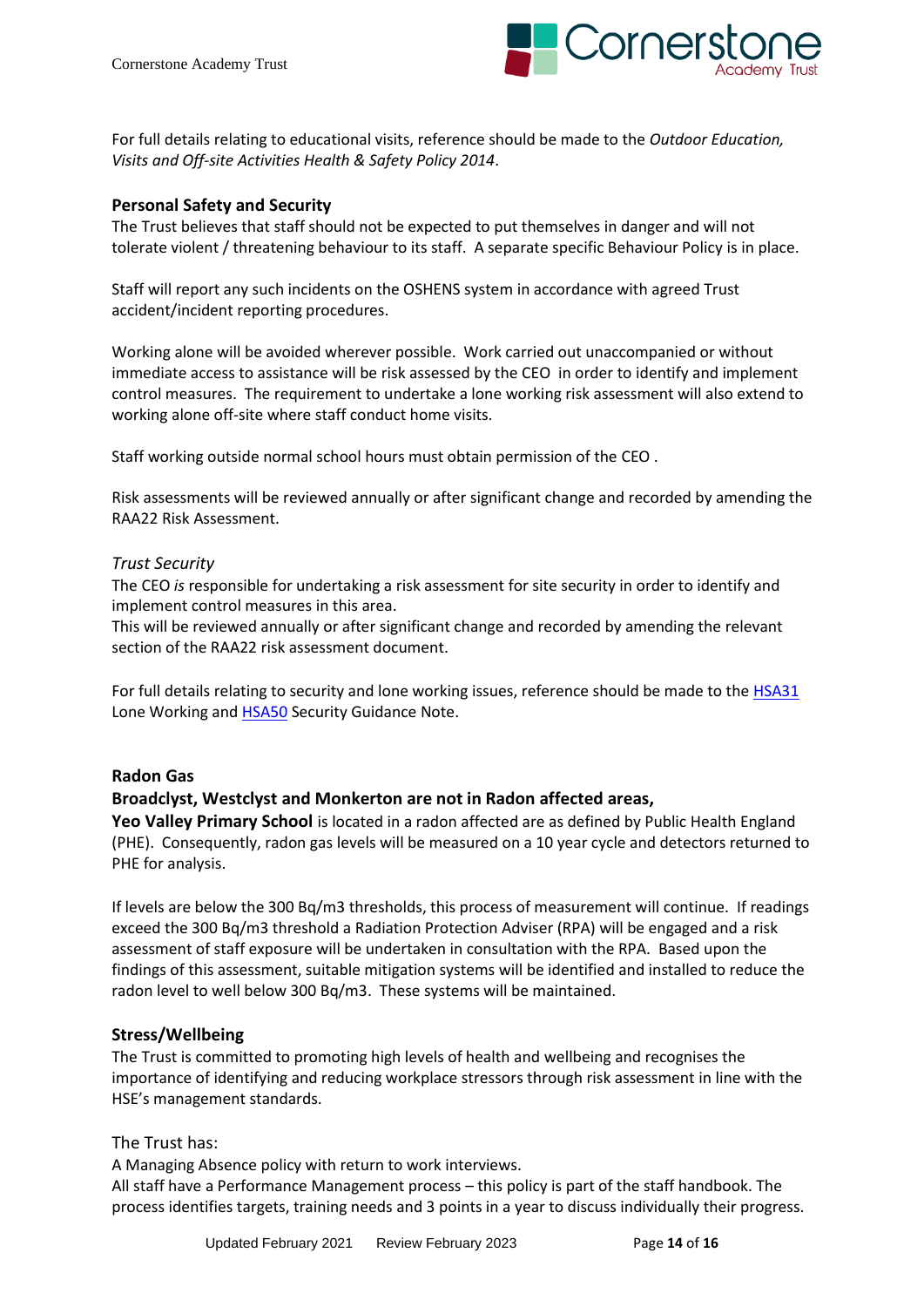

Staff Voice meetings and Staff Feedback forms.

Investors in People review process.

The Trust uses an OH service provided by RPS to support where there are needs identified Health Package provided by Simply Health for all staff with free stress counselling service provided

For full details relating to staff wellbeing, reference should be made to th[e HSA24](https://broadclyst.sharepoint.com/sites/TCAT-Facilities_Team/Shared%20Documents/Health%20and%20Safety/Health%20and%20Safety%20Policies/HSAs/HSA24%20Health%20Issues%20for%20Staff.pdf) Health Issues for Staff Arrangements Note.

# **Tree Safety Management**

An increasing number of tree species are becoming susceptible to disease which can not only cause the trees to die but can also leave them in a dangerous state. For example, Ash dieback, is one of the currently emerging diseases likely to cause significant issues in the coming years. Physical damage to the tree can also cause safety issues and fungus can be a sign of underlying health issues with the tree.

The Trust will ensure that formal tree inspections are undertaken for trees which present a significant risk because of their age, condition or proximity to pedestrian routes or busy areas. The Trust will also arrange for an inspection following severe weather conditions.

The Trust will arrange for regular independent expert surveys by a trained arboriculturist to be carried out every 3 years and formally documented.

The Trust will also arrange for a local tree inspection at least annually by an employee, or other, who is competent by training, including refresher training at 5 yearly intervals. The type of training is decided locally. Ad hoc inspections are carried out on a risk assessment basis such as after severe storms.

Where the tree inspection process makes recommendations for remedial actions, the Trust will implement them as described.

**Westclyst & Monkerton** schools being new builds will be inspected as per the tree policy and formal inspections by a trained arboriculturist once the trees have a diameter of 18cm or more at a height of 1.3m or more above ground level.

Records of tree inspections and associated remedial works are kept on site.

# **Work at Height**

Work at height will be avoided wherever possible. Work carried out at height where a significant injury could result will be risk assessed by the relevant line manager in order to identify and implement control measures. Staff who work at height will be briefed in risk assessment findings. When working at height (including accessing storage or putting up displays) appropriate stepladders or kick stools are to be used. Staff *must not* climb onto chairs.

Formal training on work at height will be undertaken where the need is identified in the risk assessment process described above. It will be ensured that:

- all work at height is risk assessed and properly planned and organised
- all those involved in work at height are trained and competent to do so
- the use of access equipment is restricted to authorised users
- access equipment is regularly inspected and maintained in a safe condition
- access to fragile surfaces is properly controlled